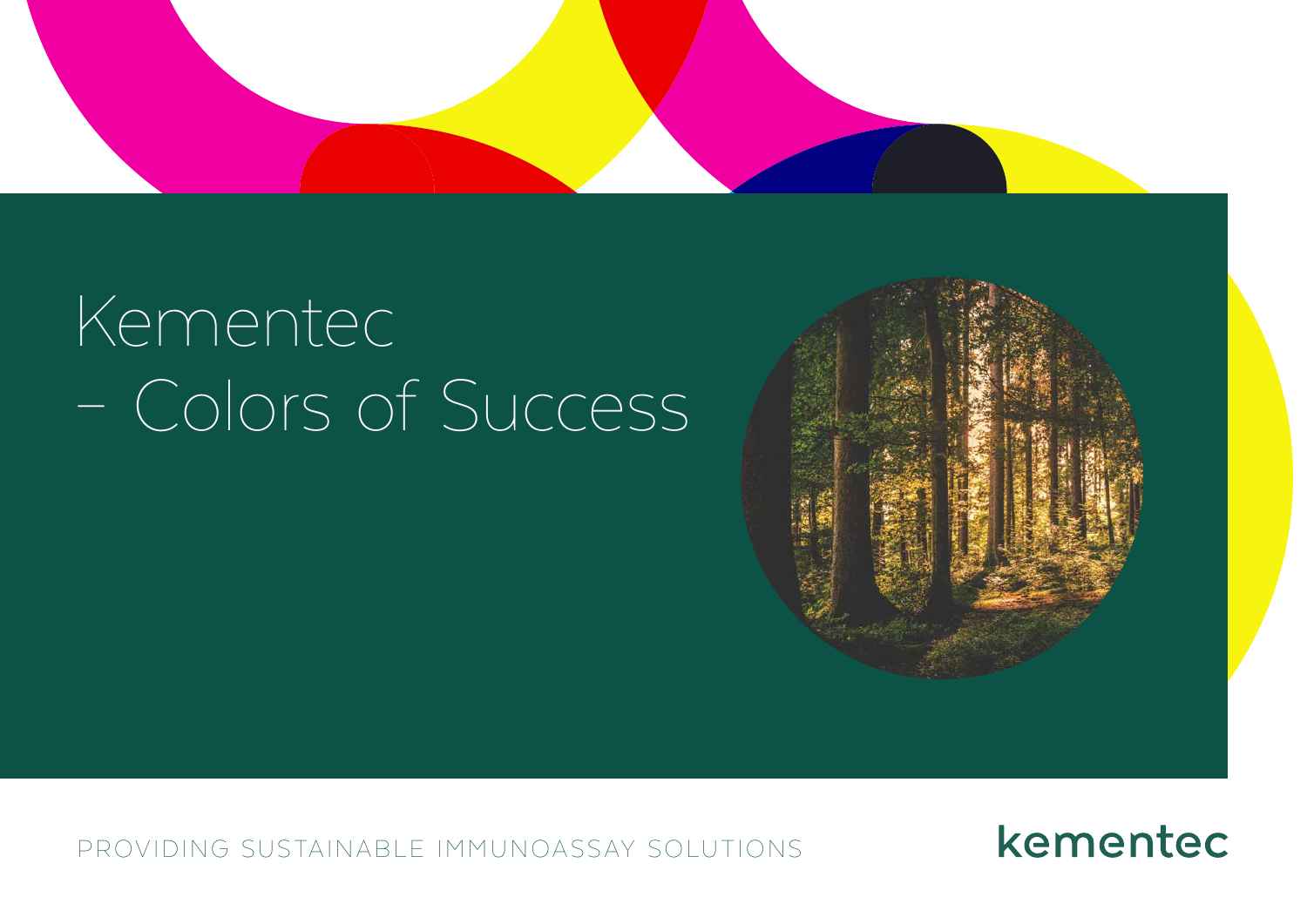### Kementec – a sustainable way of doing business

Understanding where we make the most impact Kementec has a long-standing history of commitment to sustainability, and with inspiration from United nations Sustainable Development Goals we are working actively towards a more sustainable production of chemical and biological reagents. For Kementec, these goals strongly inspired us to step further up on sustainability, providing better healthcare for more people while reducing our environmental footprint.

Governments and corporations worldwide have agreed on the UN Sustainable Development Goals and the life sciences industry has taken a leadership position in the sustainability movement. The industry recognizes its importance and is striving to improve. Over the past decade, immunoassay manufacturers have been working towards more environmentally consciousness and sustainable manufacturing. A great part of this effort has been focused on reducing usage of facility water and energy, reducing facility waste, and increasing recycling.

At Kementec we offer a product line called ECO-TEK, which provides our customers with a unique opportunity to meet their sustainability goals and to achieve their regulatory requirements. By reducing the toxic effect in the manufacturing of immunoassays the environmental footprint is minimized, and a safer work environment is generated.

It is an integrated part of Kementec's way of thinking, that in every new Research & Development project, we are committed to find the most sustainable solution. It is our vision that all new Kementec products will become ECO-TEK, and being the preferred choice for the immunoassay manufacture that values green solutions, without compromising on quality, sensitivity and accuracy.

We continuously set new goals to develop responsible consumption and production. Today, we run solely on power generated by renewable energy sources and we contribute to less waste and pollution by recycling packing materials.

Through the long-lasting relationships with our customers in the healthcare industry, we make our best effort to introduce and convert the use of conventional reagents into more sustainable alternatives, to the benefit of us all.





**INCREASE WATER-LISE EFFICIENCY AND ENSURE FRESHWATER SUPPLIES** 



**ENVIRONMENTS** 





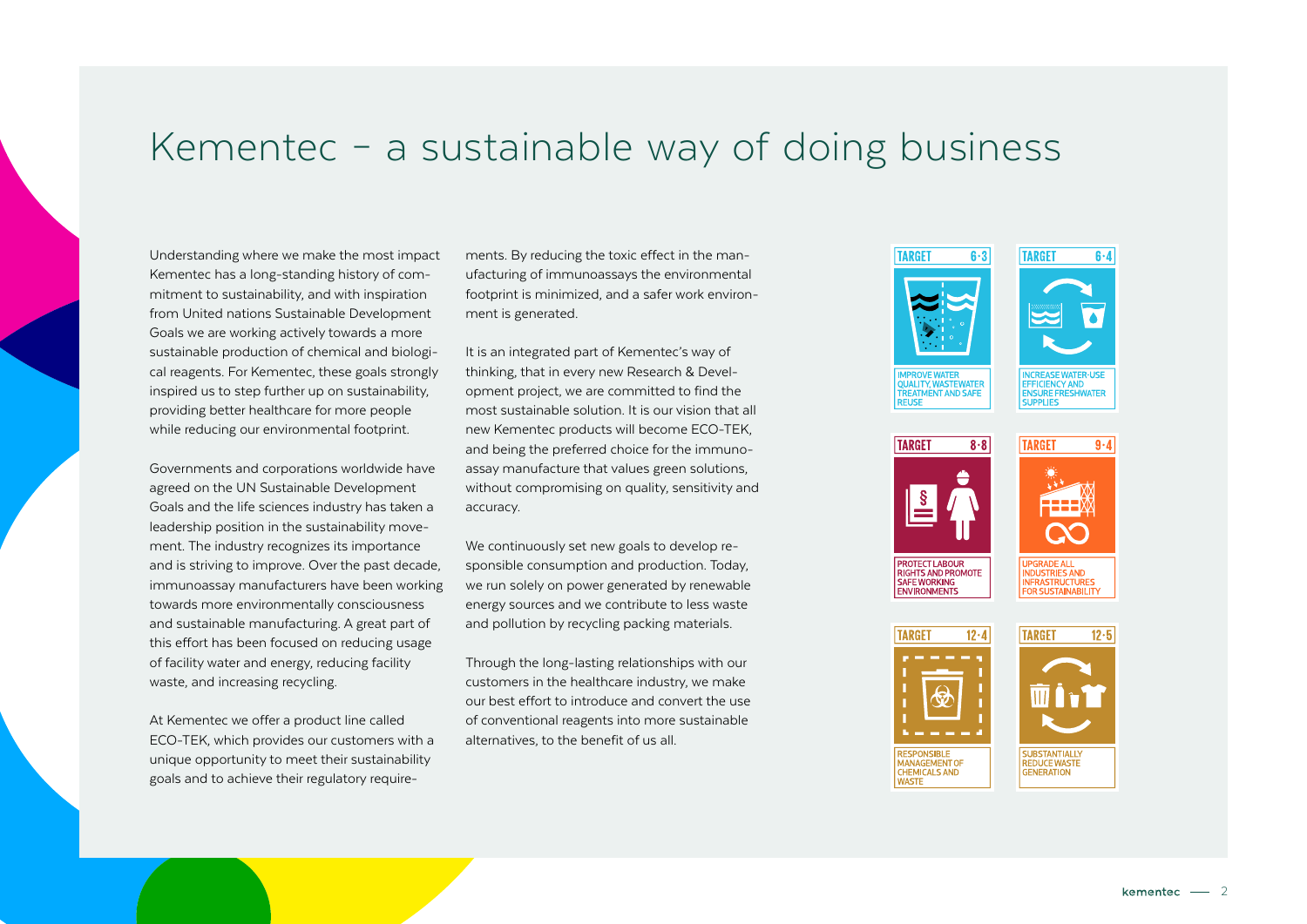### 360° partner – throughout your product lifecycle

We supply our immunoassay components to manufactures all over the world and Kementec takes the responsibility of being a trusted partner, very serious. This is why, the relationships to many of our customers, goes all the way back to the very beginning of Kementec – more than 30 years ago.

We understand the importance of being able to supply on time, the same high-quality products in every shipment and being the partner that can assist with needed solutions in every situation. This enables you to focus on what you do best – developing and manufacturing high quality immunoassays.

Kementec can be your partner from the very early development of a new immunoassay all the way to commercialization and post-sales activities.

Your partner all the way - 360°

### R&D

- Substrates, Buffers, Stabilizers, Conjugates and Labels
- Expert immunoassay knowledge
- Innovative product development

- Proactive supply chain management
- Customer specific end-point contacts
- Flexible partnership



### Manufacturing &

- Customized solutions
- Lot sizes up to 1450L

3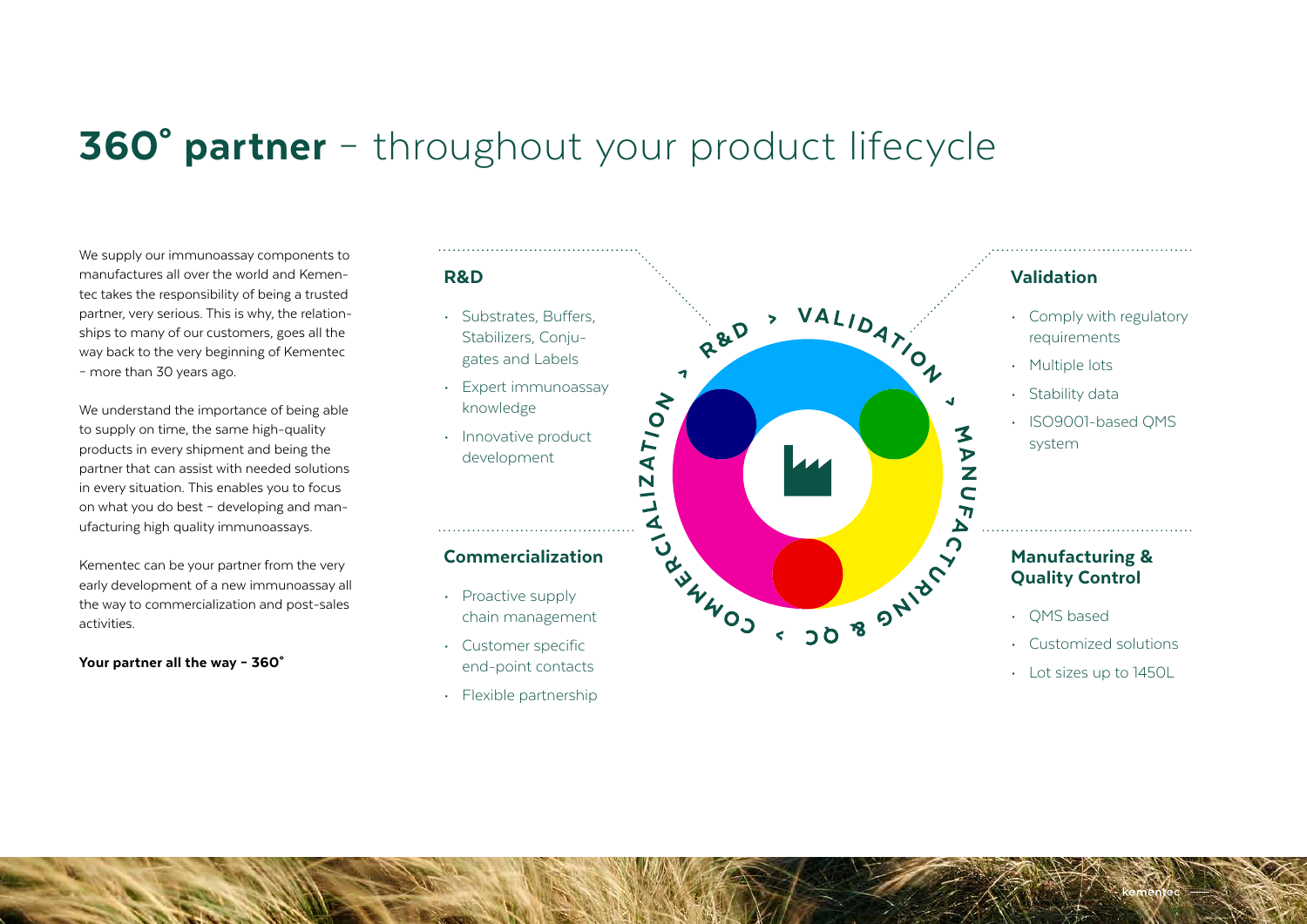### Eco-friendly immunoassay solutions



ECO-TEK® products are environmentally-friendly and sustainable solutions, enabling development and production of cost efficient immunoassays without compromising on quality, sensitivity and accuracy. Additionally, transportation of immunoassay may be done worldwide with less import restrictions and paperwork.

These products offer the highest level of sustainability for manu facturing immunoassays with the following characteristics:

- **• Free of BSA Easing cross border paperwork & improving assay reproducibility**
- **• Free of NMP or other harmful organic solvents Reducing regulatory concerns**
- **• Free of toxic preservatives and hazardous stop solutions Improving work environments**

Our immunoassay solutions are eco-friendly, creating a healthy work environment and preserving natural resources, while helping our customers fulfill significant regulatory requirements.

### We call it ECO-TEK®

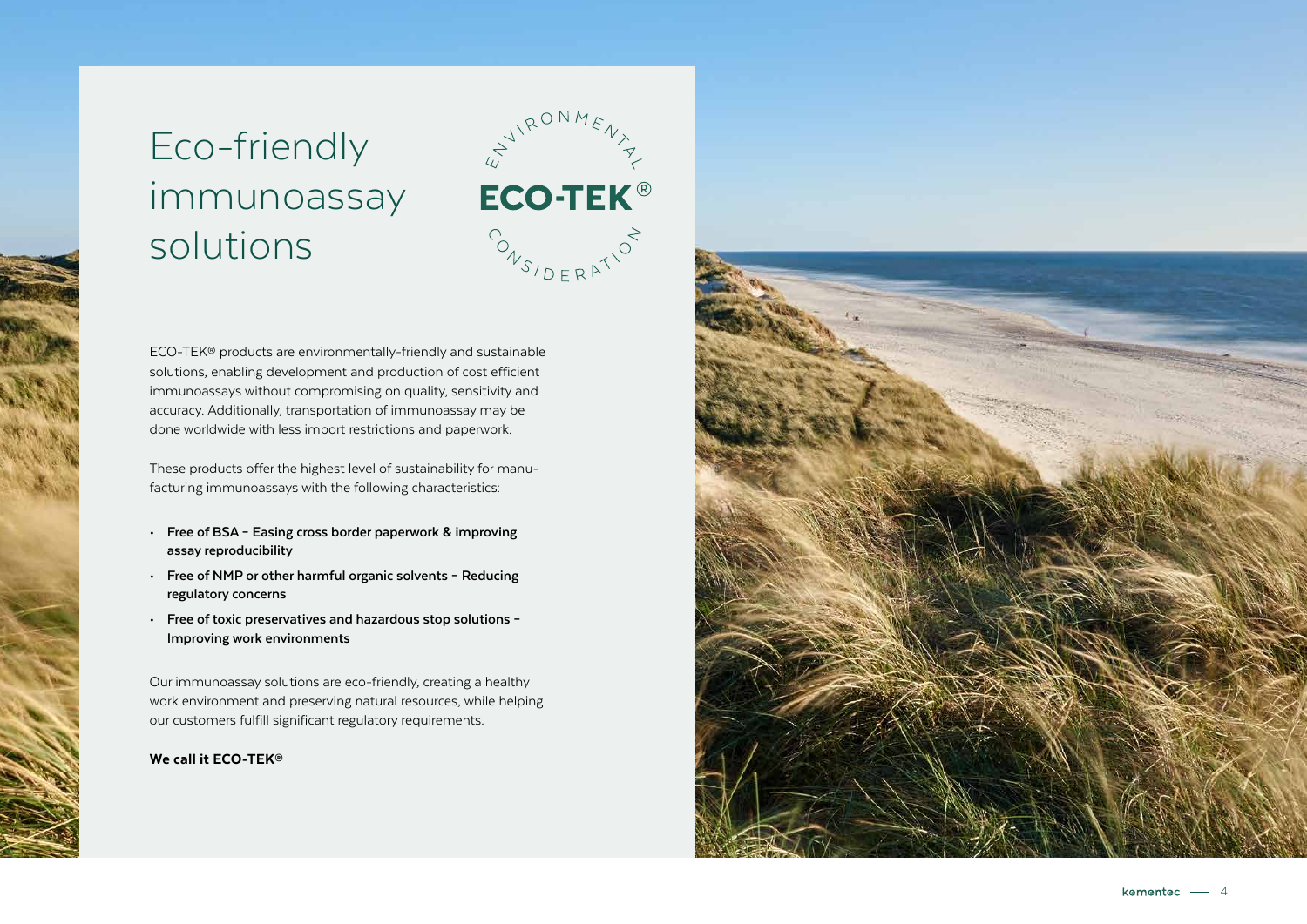# Product overview 1/3

|                                          |              | <b>ENZYME</b> |        | <b>APPLICATION</b> |             |      | <b>SPECIFICATION</b>                       |                       |
|------------------------------------------|--------------|---------------|--------|--------------------|-------------|------|--------------------------------------------|-----------------------|
| <b>SUBSTRATES</b>                        | Cat. No.     | <b>HRP</b>    | AP     | <b>ELISA</b>       | <b>Blot</b> | IHC. | For colorimetric determination of activity | Shelf life<br>(years) |
| BCIP/NBT*                                | 4410         |               | Purple |                    | X           |      | AP in membrane tests                       |                       |
| pNPP                                     | 4400         |               | Yellow | X                  |             |      | AP in ELISA - high sensitivity             | $\mathcal{P}$         |
| pNPP ONE                                 | 4401         |               | Yellow | X                  |             |      | AP in ELISA - low background               | 3                     |
| TMB ONE<br>(& prestained)                | 4380<br>4430 | Blue          |        | X                  |             |      | HRP in ELISA - The Gold Standard           |                       |
| TMB PLUS2 <sup>®</sup><br>(& prestained) | 4395<br>4445 | <b>Blue</b>   |        | X                  |             |      | HRP in ELISA - high temperature robustness |                       |
| TMB X-tra<br>(& prestained)              | 4800<br>4810 | <b>Blue</b>   |        | X                  |             |      | HRP in ELISA - high sensitivity            |                       |
| TMB EASE                                 | 5320         | <b>Blue</b>   |        | X                  |             |      | HRP in ELISA - comparable to OPD           | $\Delta$              |
| TMB X-tnd                                | 5280         | Blue          |        | X                  |             |      | HRP in ELISA - best dynamic range          |                       |
| <b>TMB Blotting</b>                      | 4450         | Blue          |        |                    | Χ           |      | HRP in membrane tests                      |                       |
| TMB-D Blotting                           | 4600         | Blue          |        |                    | X           |      | HRP in membrane tests (low background)     |                       |

\*Not ECO-TEK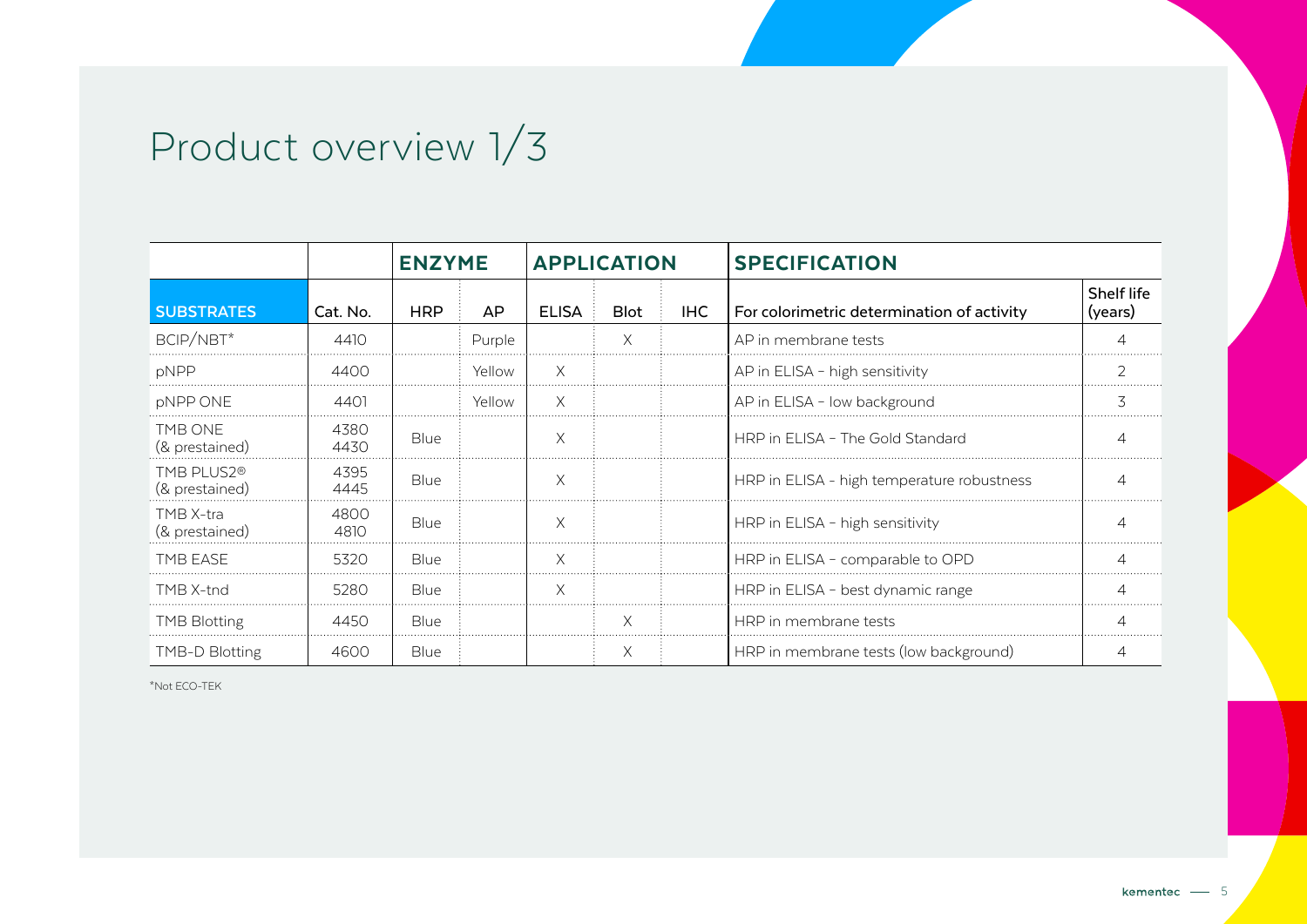### Product overview 2/3

|                                                         |                      | <b>ENZYME</b> |           | <b>APPLICATION</b> |             |            | <b>SPECIFICATION</b>                                                             |                               |
|---------------------------------------------------------|----------------------|---------------|-----------|--------------------|-------------|------------|----------------------------------------------------------------------------------|-------------------------------|
| <b>BUFFERS &amp;</b><br><b>STABILIZERS</b>              | Cat. No.             | <b>HRP</b>    | <b>AP</b> | <b>ELISA</b>       | <b>Blot</b> | <b>IHC</b> | For dilution, blocking or stabilizing                                            | Shelf life<br>(years)         |
| Antibody<br>Enhancer                                    | 4660                 | $\times$      | $\times$  | $\times$           | $\times$    | $\times$   | For dilution, stabilization and amplification of HRP<br>& AP-conjugated proteins | $\overline{4}$                |
| AP-StabilPLUS                                           | 4540                 |               | $\times$  | $\times$           | $\times$    | $\times$   | For dilution and stabilization of AP-conjugated<br>proteins                      | 3                             |
| <b>HRP-StabilPLUS</b>                                   | 4530                 | $\times$      |           | X                  | $\times$    | $\times$   | For dilution and stabilization of HRP-conjugated<br>proteins                     | $\overline{\mathcal{L}}$      |
| UNI-StabilPLUS                                          | 5230                 | $\times$      | $\times$  | X                  | X           | $\times$   | For dilution and stabilization of HRP- & AP-conju-<br>gated proteins             | $\overline{3}$                |
| Sample X-tra                                            | 5350                 | X             | X.        | X                  | X           |            | For dilution of sample matrices                                                  | $\overline{2}$                |
| Effect Diluent,<br>Animal-free<br>Low<br>Medium<br>High | 7070<br>7080<br>7090 | $\times$      | $\times$  | $\times$           | $\times$    |            | Sample dilution buffers for minimizing HAMA<br>interferences                     | 3<br>$\overline{\mathcal{L}}$ |
| Synthetic Blocking<br>Buffer, ELISA                     | 4520                 | $\times$      | X         | $\times$           |             |            | For blocking of ELISA plates                                                     | 4                             |
| Synthetic Blocking<br>Buffer, Blot                      | 4650                 | $\times$      | X         |                    | X           |            | For blocking of membranes in blotting assays                                     | $\overline{2}$                |
| WellChampion®                                           | 4900                 | $\times$      | X         | X                  |             |            | For blocking, stabilization and amplification of<br>coated ELISA plates          | $\overline{4}$                |
| Protein-StabilPLUS                                      | 4720                 | $\times$      | X         | X                  | $\times$    |            | For stabilization of proteins generally (e.g. stand-<br>ards & controls)         | $\overline{2}$                |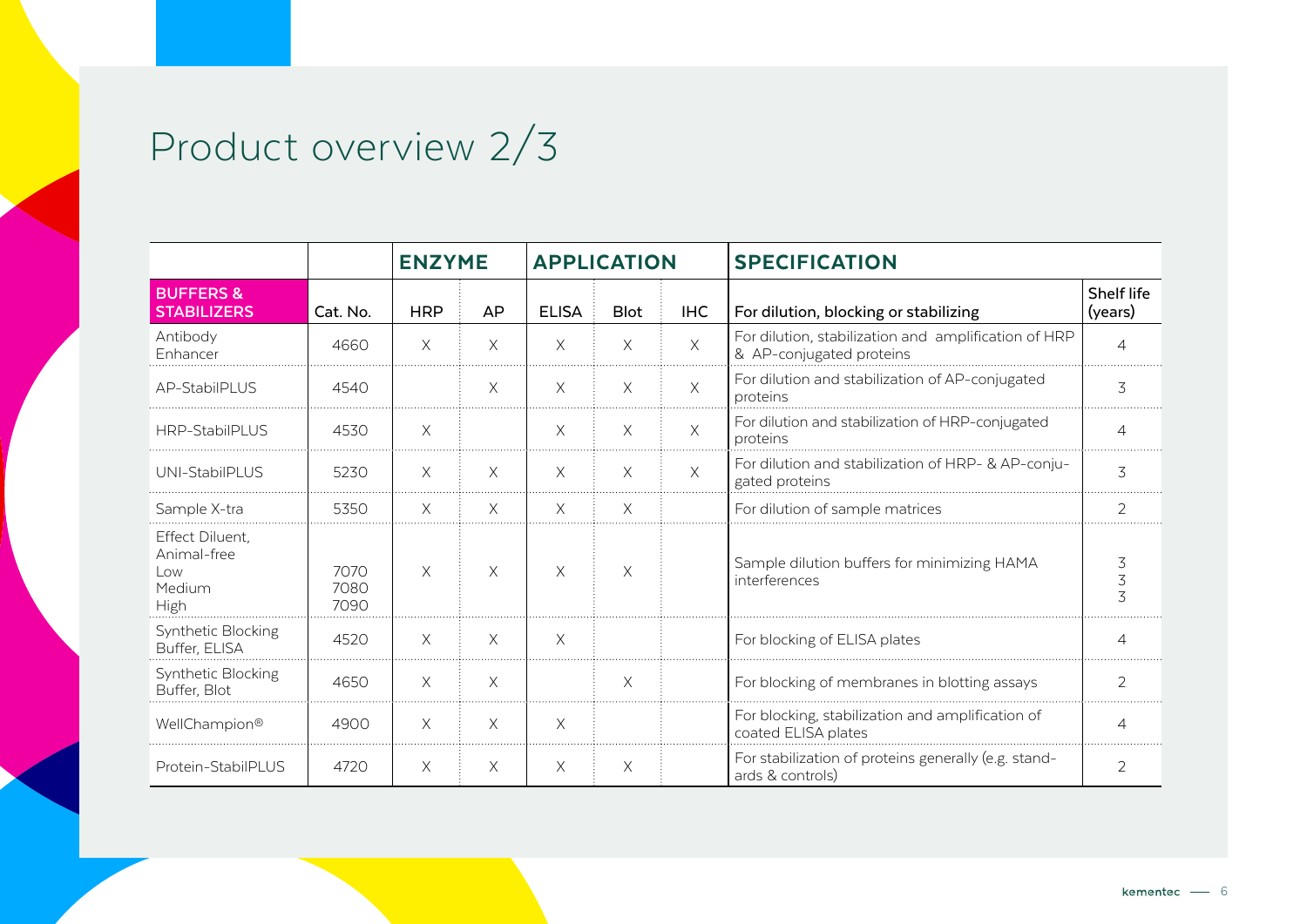## Product overview 3/3

|                                          |          | <b>ENZYME</b> |     | <b>APPLICATION</b> |             |            | <b>SPECIFICATION</b>                                                                  |                       |
|------------------------------------------|----------|---------------|-----|--------------------|-------------|------------|---------------------------------------------------------------------------------------|-----------------------|
| <b>LABELS &amp;</b><br><b>CONJUGATES</b> | Cat. No. | <b>HRP</b>    | AP. | <b>ELISA</b>       | <b>Blot</b> | <b>IHC</b> | Activity and concentration                                                            | Shelf life<br>(years) |
| Horseradish<br>Peroxidase                | 4120     | Х             |     | X                  | X           | X          | Activity >250 U/mg; RZ ≥ 3.0, Lyophilized                                             |                       |
| Streptavidin                             | 4610     |               | X   | X                  |             | X          | Activity >13 U/mg (one unit binds 1µg biotin); Puri-<br>ty: SDS - 1 band, Lyophilized |                       |
| Enhanced<br>Strept-HRP                   | 4740     | X             |     | X                  | X           |            | 1 mg HRP/mL                                                                           |                       |